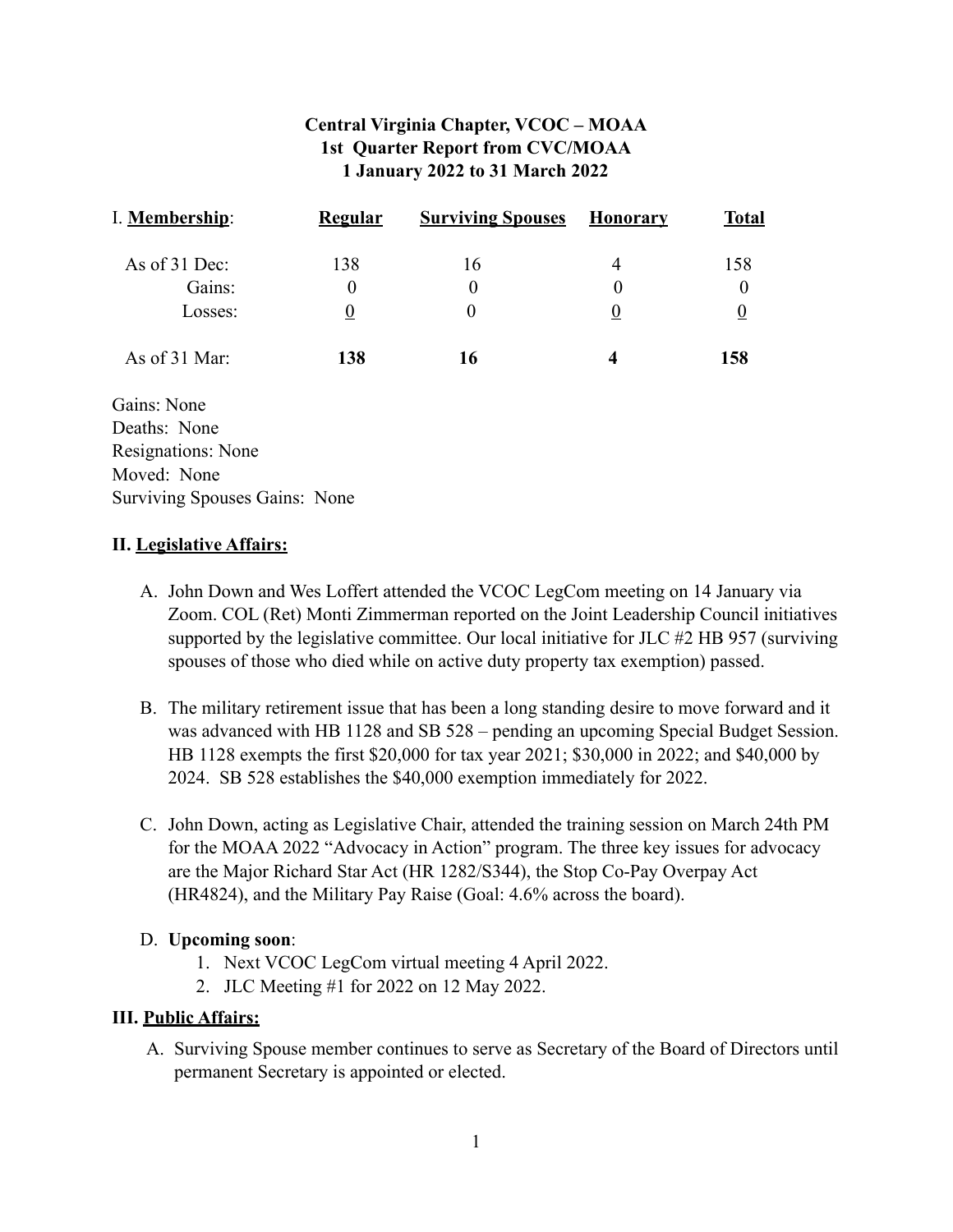- B. Directors voted to wave the 2022 annual dues for those members who paid dues in 2021
- **C.** Chapter made a significant charity donation to the Veteran Services Foundation
- **D.** Chapter submitted Col Marvin J. Harris Communications Award application for 2021 printed newsletter and website.

### **E. IV. Levels of Excellence Award Scoring & Chapter Self-Evaluation Status:**

- A. 5 Star LOE
- B. Self-evaluation, 5 Star.
- C. 5 Star for Col Marvin J. Harris Communications Award

## **V**. **Most Significant Chapter Events of the Quarter:**

- A. The Chapter held an in-door luncheon event on March 24th. The guest speaker was Mr. Neil Wiley. Mr. Wiley provided his perspectives on the current conflict between Russia and the Ukraine and a glimpse into Putin's rationale for the invasion. A spirited Q&A followed his formal presentation. Neil Wiley retired from government service in 2021 with 38 years' experience in the national security arena. He most recently served at the Office of the Director of National Intelligence (ODNI) as chairman of the National Intelligence Council. In that capacity, he was responsible for leading the council's analysis across the intelligence community to inform national policy deliberations.
- B. The Chapter continues to publish its newsletter, *The Bugle*, during the pandemic despite the cancellation of most Chapter social functions and community activities. The newsletter is once again being printed and mailed monthly to all Chapter members and is posted on the Chapter's webpage. It is also mailed to other Chapters, the VCOC, and a number of other VSO's.
- C. The Chapter Personal Affairs Officer prepared and submitted the Chapter's nomination for the Col. Marvin Harris Award for our outstanding newsletter and webmaster support.
- D. The Chapter continues to work to find a member willing to serve as Chapter President. We are faced with an ever-aging membership, and newcomers are also in that demographic as well. The result is that it has been very difficult to encourage a member who is willing or able to lead the Chapter this year. Former President John Down is now the Vice President and is Acting President until 30 April 2022.

Submitted by responsible submitting officer: Rank and Name: COL Wes Loffert, USA (Ret.)